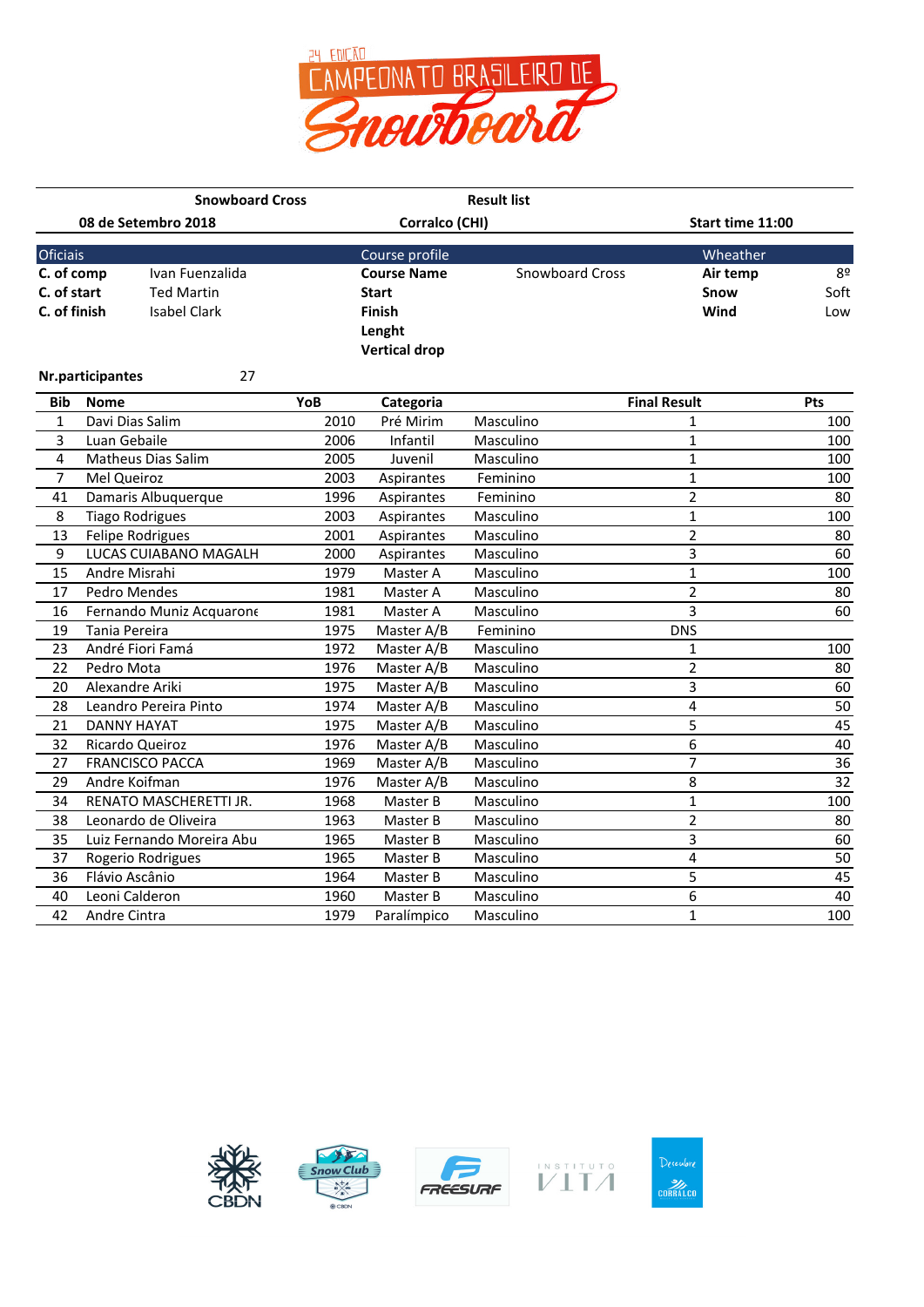

|                     | <b>Snowboard Cross</b> | <b>Start list</b>                            |                  |      |  |
|---------------------|------------------------|----------------------------------------------|------------------|------|--|
| 08 de Setembro 2018 |                        | Corralco (CHI)                               | Start time 11:00 |      |  |
| <b>Oficiais</b>     |                        | Course profile                               | Wheather         |      |  |
| C. of comp          | Ivan Fuenzalida        | <b>Snowboard Cross</b><br><b>Course Name</b> | Air temr         | 8º   |  |
| C. of start         | <b>Ted Martin</b>      | <b>Start</b>                                 | Snow             | Soft |  |
| C. of finish        | Isabel Clark           | <b>Finish</b>                                | Wind             | Low  |  |
|                     |                        | Lenght                                       |                  |      |  |
|                     |                        | <b>Vertical drop</b>                         |                  |      |  |

|           |            | Heat 1                        |       |               |           |       | Heat 11     |
|-----------|------------|-------------------------------|-------|---------------|-----------|-------|-------------|
| <b>Rk</b> | <b>Bib</b> | Nome                          | Color | <b>Result</b> | <b>Rk</b> | l Bib | <b>Nome</b> |
|           | 34         | <b>IRENATO MASCHERETTI JR</b> | R     |               |           |       | 21 DANNY    |
|           | 20         | Alexandre Ariki               |       |               |           |       | 27 FRANCI:  |
|           | 27         | <b>FRANCISCO PACCA</b>        |       |               |           |       | 29 Andre K  |
|           | 32         | Ricardo Queiroz               |       |               |           |       | 32 Ricardo  |

|    |     | Heat 2                |              |               |  |           |       | Heat 13     |
|----|-----|-----------------------|--------------|---------------|--|-----------|-------|-------------|
| Rk | Bib | Nome                  | <b>Color</b> | <b>Result</b> |  | <b>Rk</b> | l Bib | <b>Nome</b> |
|    |     | DANNY HAYAT           | R            |               |  |           |       | 23 André F  |
|    | 22  | Pedro Mota            |              |               |  |           |       | 22 Pedro N  |
| 6  | 28  | Leandro Pereira Pinto |              |               |  |           |       | 20 Alexand  |
|    | 29  | Andre Koifman         |              | 4             |  |           |       | 28 Leandro  |

|    |             | Heat 1                         |       |          |     |             | Heat 11            |              |               |
|----|-------------|--------------------------------|-------|----------|-----|-------------|--------------------|--------------|---------------|
| Rk | <b>IBib</b> | <b>Nome</b>                    | Color | l Result | IRk | <b>IBib</b> | <b>Nome</b>        | <b>Color</b> | <b>Result</b> |
|    | 34          | <b>IRENATO MASCHERETTI JRI</b> | R     |          |     |             | 21 DANNY HAYAT     |              |               |
|    | 20          | Alexandre Ariki                |       |          |     |             | 27 FRANCISCO PACCA |              |               |
|    |             | <b>FRANCISCO PACCA</b>         |       |          |     |             | 29 Andre Koifman   |              |               |
|    |             | Ricardo Queiroz                |       |          |     |             | 32 Ricardo Queiroz |              |               |

## **BIG FINAL**

**SMALL FINAL**

|            | Heat 2                |       |        |            |       | Heat 13                  |       |  |
|------------|-----------------------|-------|--------|------------|-------|--------------------------|-------|--|
| <b>Bib</b> | <b>Nome</b>           | Color | Result | <b>IRK</b> | l Bib | <b>Nome</b>              | Color |  |
| ∠⊥         | DANNY HAYAT           |       |        |            |       | 23 André Fiori Famá      |       |  |
| າາ<br>∠∠   | Pedro Mota            |       |        |            |       | 22 Pedro Mota            |       |  |
| 28         | Leandro Pereira Pinto |       |        |            |       | 20 Alexandre Ariki       |       |  |
| 29         | Andre Koifman         |       |        |            |       | 28 Leandro Pereira Pinto |       |  |







```
\begin{array}{c} \textbf{L} \textbf{N} \textbf{S} \textbf{T} \textbf{L} \textbf{T} \textbf{U} \textbf{T} \textbf{O} \\ \textbf{V} \textbf{I} \textbf{T} \textbf{A} \end{array}
```
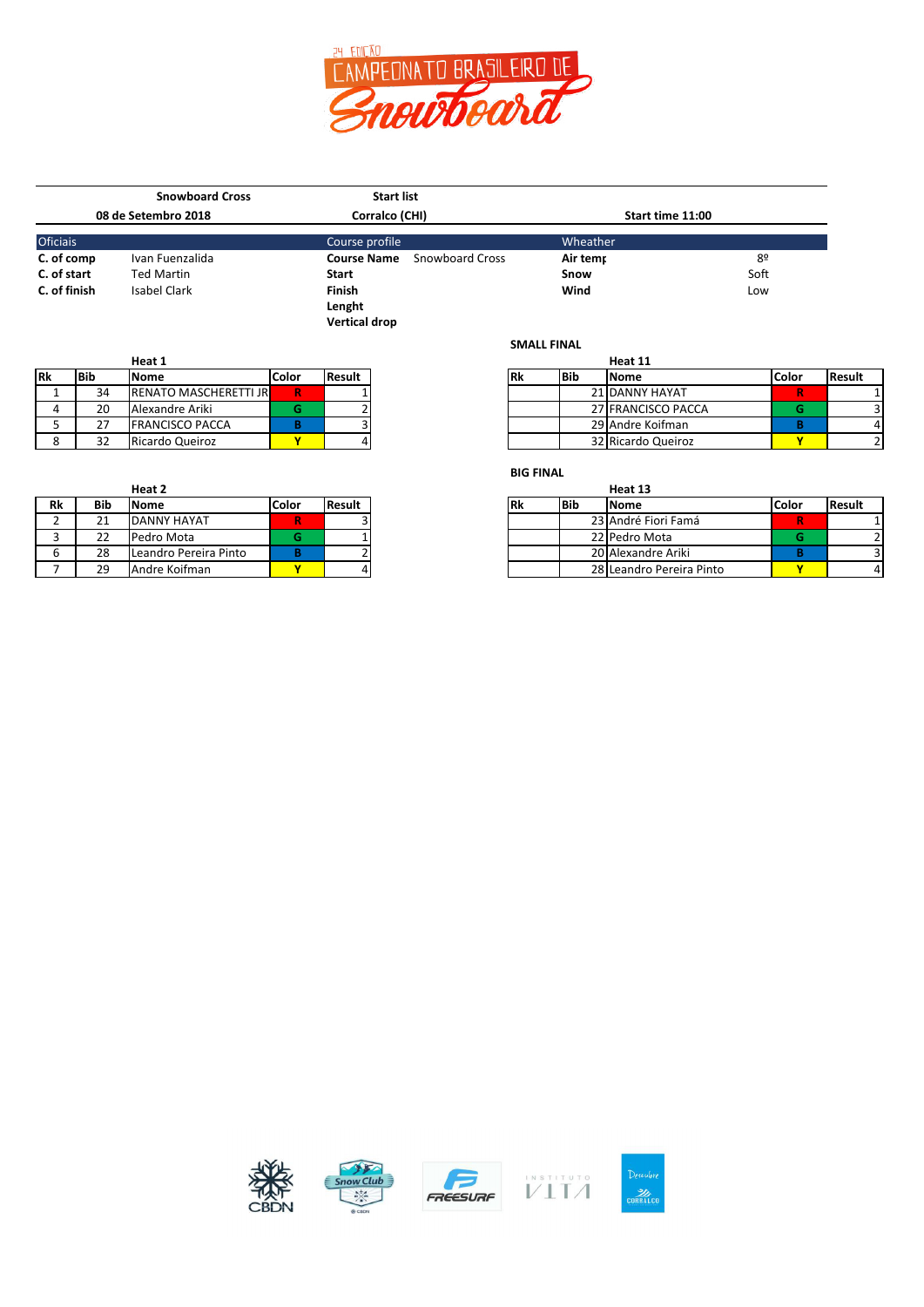

|              | <b>Snowboard Cross</b> | <b>Start list</b>    |                        |                  |      |  |
|--------------|------------------------|----------------------|------------------------|------------------|------|--|
|              | 08 de Setembro 2018    | Corralco (CHI)       |                        | Start time 11:00 |      |  |
| Oficiais     |                        | Course profile       |                        | Wheather         |      |  |
| C. of comp   | Ivan Fuenzalida        | <b>Course Name</b>   | <b>Snowboard Cross</b> | Air tem          | 8º   |  |
| C. of start  | <b>Ted Martin</b>      | Start                |                        | Snow             | Soft |  |
| C. of finish | Isabel Clark           | <b>Finish</b>        |                        | Wind             | Low  |  |
|              |                        | Lenght               |                        |                  |      |  |
|              |                        | <b>Vertical drop</b> |                        |                  |      |  |
|              |                        |                      |                        | CRAALL CINIAL    |      |  |

| Heat 3    |            |                            |              |                |  |
|-----------|------------|----------------------------|--------------|----------------|--|
| <b>Rk</b> | <b>Bib</b> | <b>Nome</b>                | <b>Color</b> | <b>IResult</b> |  |
|           | 42         | Andre Cintra               |              |                |  |
|           | っこ<br>ر ر  | Luiz Fernando Moreira Abud |              |                |  |
|           | 36         | Flávio Ascânio             |              |                |  |
|           |            |                            |              |                |  |

|            | Heat 4               |       |        |
|------------|----------------------|-------|--------|
| <b>Bib</b> | <b>INome</b>         | Color | Result |
| ر ر        | Rogerio Rodrigues    |       |        |
| 38         | Leonardo de Oliveira |       |        |
| 40         | Leoni Calderon       |       |        |
|            |                      |       |        |

**SMALL FINAL**

| Heat 3 |            |                            |        |        |            |  | Heat 12     |                   |              |            |
|--------|------------|----------------------------|--------|--------|------------|--|-------------|-------------------|--------------|------------|
|        | <b>Bib</b> | <b>Nome</b>                | .Color | Result | <b>IRk</b> |  | <b>IBib</b> | <b>Nome</b>       | <b>Color</b> | l Result   |
|        | 42         | Andre Cintra               | R      |        |            |  |             | 36 Flávio Ascânio | R            |            |
|        | 35         | Luiz Fernando Moreira Abud |        |        |            |  |             | 40 Leoni Calderon |              | <b>DNF</b> |
|        | 36         | Flávio Ascânio             |        |        |            |  |             |                   |              |            |
|        |            |                            |        |        |            |  |             |                   | 5.4          |            |

**BIG FINAL**

|    |            | неат 4               |       |        |     |             | неат 14                       |              |               |
|----|------------|----------------------|-------|--------|-----|-------------|-------------------------------|--------------|---------------|
| ₹k | <b>Bib</b> | lNome.               | Color | Result | 'Rk | <b>IBib</b> | <b>Nome</b>                   | <b>Color</b> | <b>Result</b> |
|    | 37         | Rogerio Rodrigues    | R.    |        |     |             | 34 RENATO MASCHERETTI JR.     |              |               |
|    | 38         | Leonardo de Oliveira |       |        |     |             | 37 Rogerio Rodrigues          |              |               |
|    | 40         | Leoni Calderon       |       |        |     |             | 38 Leonardo de Oliveira       |              |               |
|    |            |                      |       |        |     |             | 35 Luiz Fernando Moreira Abud |              |               |







```
\begin{picture}(22,17)(-10,0) \put(0,0){\line(1,0){15}} \put(15,0){\line(1,0){15}} \put(15,0){\line(1,0){15}} \put(15,0){\line(1,0){15}} \put(15,0){\line(1,0){15}} \put(15,0){\line(1,0){15}} \put(15,0){\line(1,0){15}} \put(15,0){\line(1,0){15}} \put(15,0){\line(1,0){15}} \put(15,0){\line(1,0){15}} \put(15,0){\line(1,0){15}} \put(15,
```
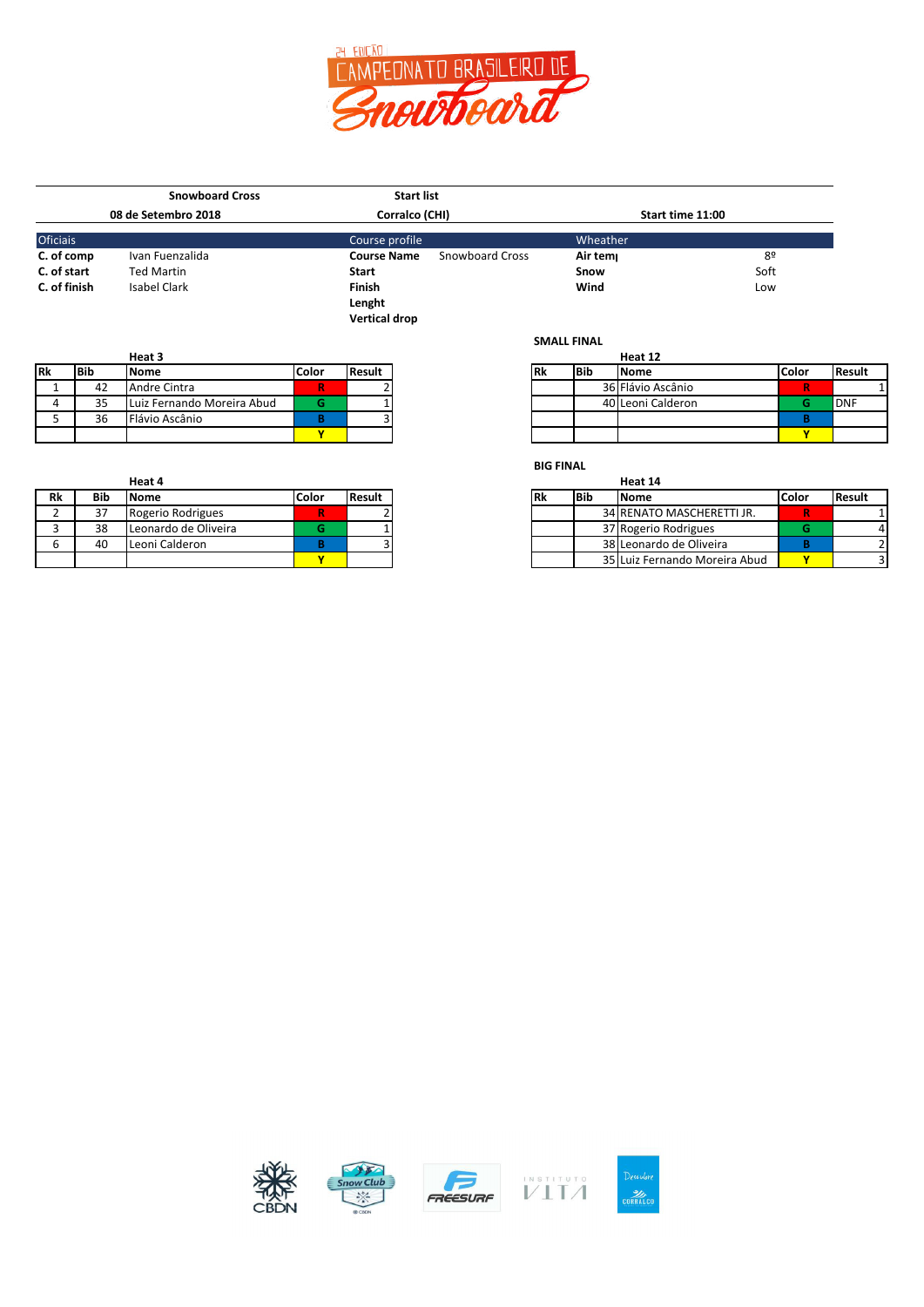

|                     | <b>Snowboard Cross</b> | <b>Start list</b>                     |                  |      |  |  |  |
|---------------------|------------------------|---------------------------------------|------------------|------|--|--|--|
| 08 de Setembro 2018 |                        | Corralco (CHI)                        | Start time 11:00 |      |  |  |  |
| <b>Oficiais</b>     |                        | Course profile                        | Wheather         |      |  |  |  |
| C. of comp          | Ivan Fuenzalida        | <b>Course Name</b><br>Snowboard Cross | Air temr         | 8º   |  |  |  |
| C. of start         | <b>Ted Martin</b>      | <b>Start</b>                          | Snow             | Soft |  |  |  |
| C. of finish        | Isabel Clark           | Finish                                | Wind             | Low  |  |  |  |
|                     |                        | Lenght                                |                  |      |  |  |  |
|                     |                        | <b>Vertical drop</b>                  |                  |      |  |  |  |

|    |     | Heat 5              |              |               |
|----|-----|---------------------|--------------|---------------|
| Rk | Bib | <b>Nome</b>         | <b>Color</b> | <b>Result</b> |
|    | 41  | Damaris Albuguergue |              |               |
|    |     | <b>Mel Queiroz</b>  |              |               |
|    |     |                     |              |               |
|    |     |                     |              |               |









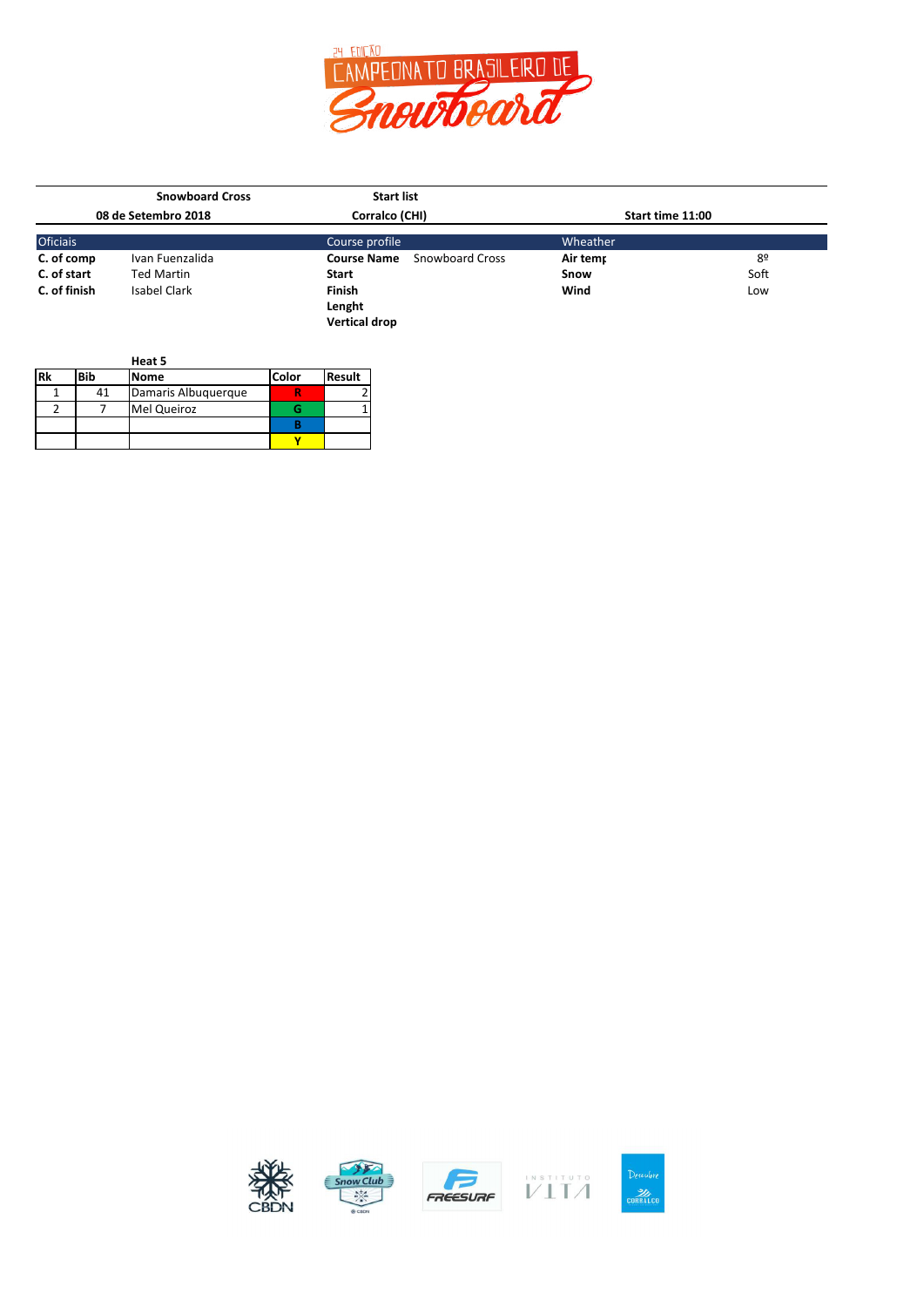

|                 | <b>Snowboard Cross</b> | <b>Start list</b>                            |                  |      |
|-----------------|------------------------|----------------------------------------------|------------------|------|
|                 | 08 de Setembro 2018    | Corralco (CHI)                               | Start time 11:00 |      |
| <b>Oficiais</b> |                        | Course profile                               | Wheather         |      |
| C. of comp      | Ivan Fuenzalida        | <b>Course Name</b><br><b>Snowboard Cross</b> | Air temr         | 8º   |
| C. of start     | <b>Ted Martin</b>      | <b>Start</b>                                 | Snow             | Soft |
| C. of finish    | Isabel Clark           | <b>Finish</b>                                | Wind             | Low  |
|                 |                        | Lenght                                       |                  |      |
|                 |                        | <b>Vertical drop</b>                         |                  |      |

|            |     | Heat 6                  |       |               |
|------------|-----|-------------------------|-------|---------------|
| <b>IRk</b> | Bib | <b>Nome</b>             | Color | <b>Result</b> |
|            |     | LUCAS CUIABANO MAGAL    |       |               |
|            |     | <b>Tiago Rodrigues</b>  |       |               |
|            | 13  | <b>Felipe Rodrigues</b> |       |               |
|            |     |                         |       |               |











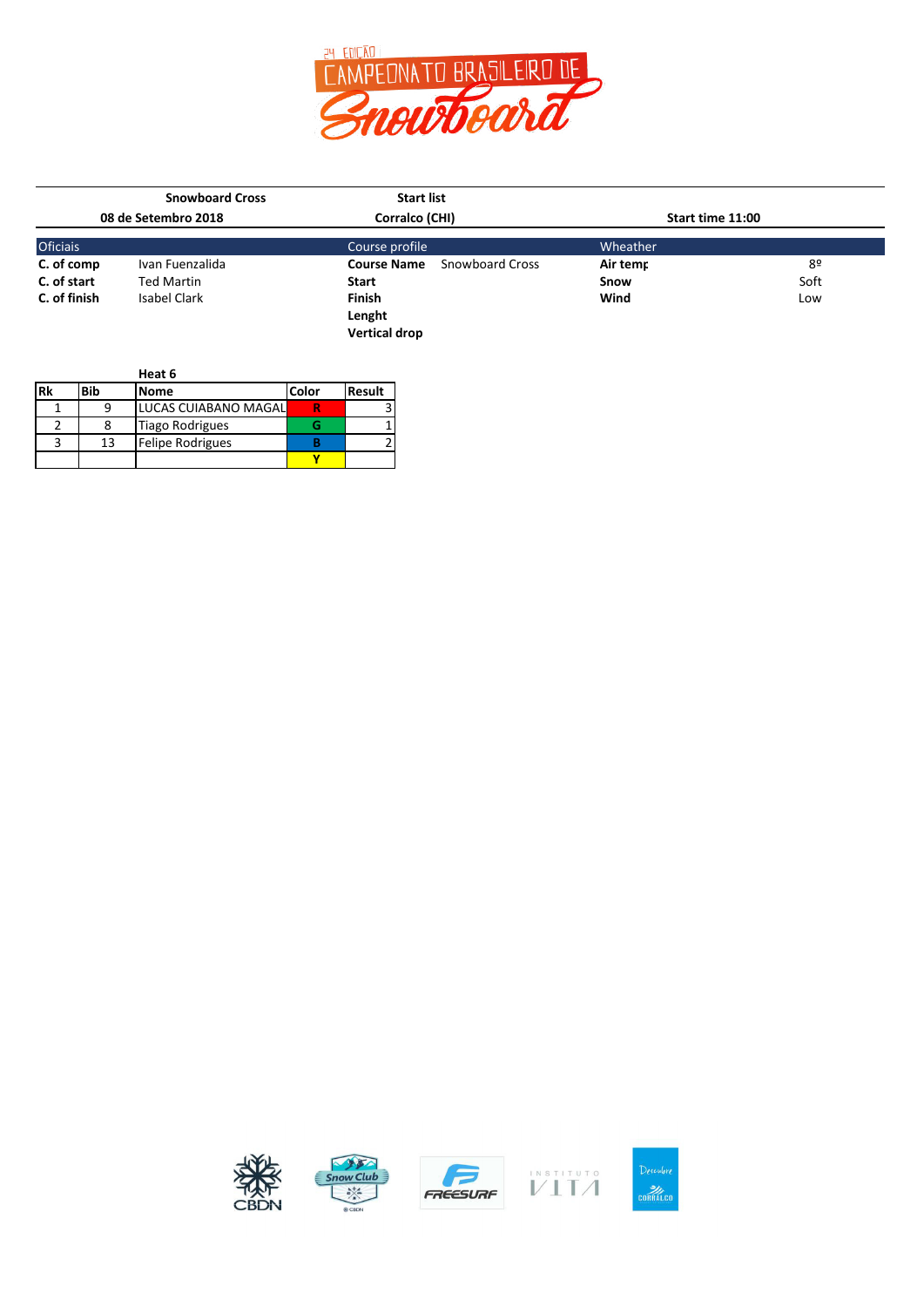

|                 | <b>Snowboard Cross</b> | <b>Start list</b>                     |                  |      |
|-----------------|------------------------|---------------------------------------|------------------|------|
|                 | 08 de Setembro 2018    | Corralco (CHI)                        | Start time 11:00 |      |
| <b>Oficiais</b> |                        | Course profile                        | Wheather         |      |
| C. of comp      | Ivan Fuenzalida        | Snowboard Cross<br><b>Course Name</b> | Air temr         | 8º   |
| C. of start     | <b>Ted Martin</b>      | <b>Start</b>                          | Snow             | Soft |
| C. of finish    | <b>Isabel Clark</b>    | <b>Finish</b>                         | Wind             | Low  |
|                 |                        | Lenght                                |                  |      |
|                 |                        | <b>Vertical drop</b>                  |                  |      |

|           |            | Heat 7        |       |               |
|-----------|------------|---------------|-------|---------------|
| <b>Rk</b> | <b>Bib</b> | <b>Nome</b>   | Color | <b>Result</b> |
|           | 19         | Tania Pereira |       | <b>DNS</b>    |
|           |            |               |       |               |
|           |            |               |       |               |
|           |            |               |       |               |









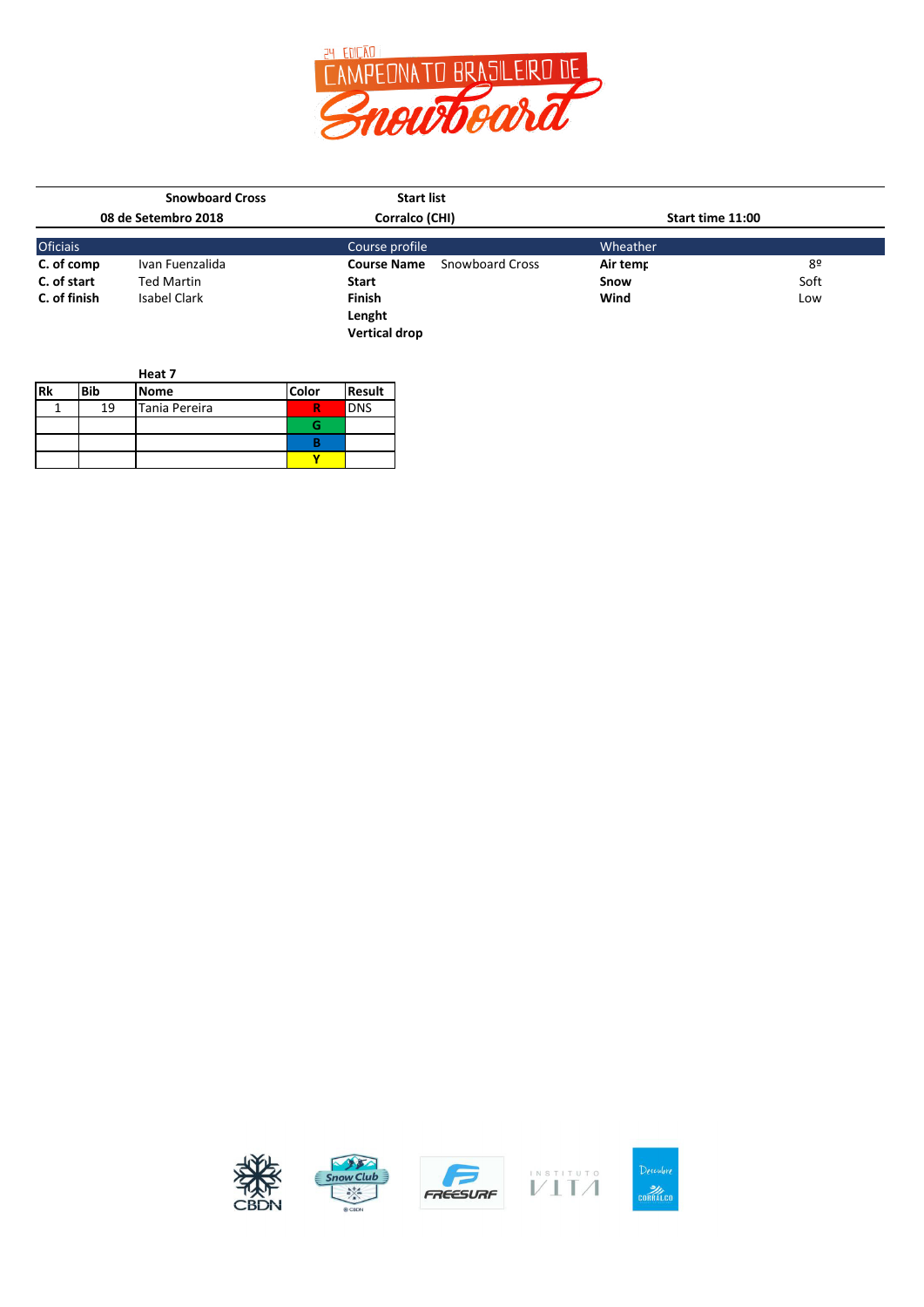

|                 | <b>Snowboard Cross</b> | <b>Start list</b>    |                        |                  |      |
|-----------------|------------------------|----------------------|------------------------|------------------|------|
|                 | 08 de Setembro 2018    | Corralco (CHI)       |                        | Start time 11:00 |      |
| <b>Oficiais</b> |                        | Course profile       |                        | Wheather         |      |
| C. of comp      | Ivan Fuenzalida        | <b>Course Name</b>   | <b>Snowboard Cross</b> | Air temr         | 8º   |
| C. of start     | <b>Ted Martin</b>      | <b>Start</b>         |                        | Snow             | Soft |
| C. of finish    | Isabel Clark           | <b>Finish</b>        |                        | Wind             | Low  |
|                 |                        | Lenght               |                        |                  |      |
|                 |                        | <b>Vertical drop</b> |                        |                  |      |

|            |     | Heat 8                  |       |               |
|------------|-----|-------------------------|-------|---------------|
| <b>IRk</b> | Bib | <b>Nome</b>             | Color | <b>Result</b> |
|            | 15  | Andre Misrahi           |       |               |
|            | 17  | Pedro Mendes            |       |               |
|            | 16  | Fernando Muniz Acquaron |       |               |
|            |     |                         |       |               |